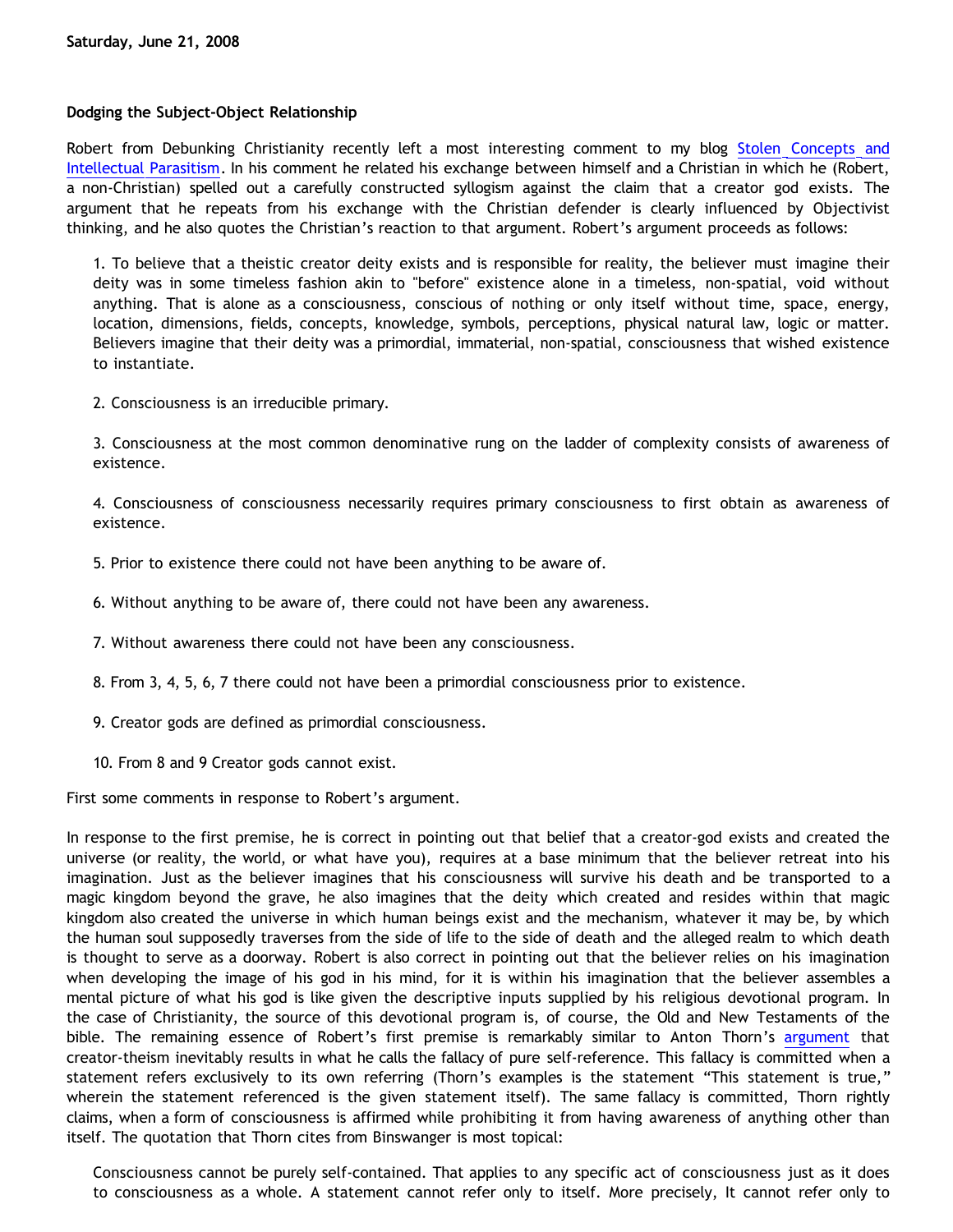itself qua statement; a statement cannot refer *only* to its own referring. Its own referring to *what*?

It should be easy to spot the "blank out" here. What is denied in such instances is an *object* of consciousness, as if consciousness could exist all by its lonesome, without anything to be conscious of, inhabiting a completely empty void in which no other existent could provide itself as an object to the consciousness in question. The implication here should be obvious: a consciousness which is alleged to have created everything distinct from itself would have had nothing to be conscious of prior to creating anything distinct of itself. Both Thorn and Robert are correct in pointing out that such a scenario would require us to accept a fallacy here. And of course, theists are at a loss as to why one should do this.

Proceeding through Robert's syllogism, he points out some basic facts about the nature of consciousness which are irrefutable. They are: that consciousness is *irreducible* (premise 2); that essential to consciousness is that it is consciousness of something that exists (premise 3); and that *introspective awareness cannot be primary*, that consciousness can be its own object only if it is a secondary object (premise 4). This latter position does not deny the authenticity of introspection; it simply points out that introspective investigation of conscious activity always involves some object independent of consciousness. For instance, if I think about how I came to the conclusion that running with scissors in one's hands is dangerous, I could be aware of my own conscious activity only after I was aware of something in the world, something independent of myself, something independent of my awareness. Prior to being able to do this, my senses were active, giving me perceptual awareness of things like scissors and organisms capable of holding and running with them, consequently giving me the option of considering such activity and evaluating it, or ignoring it and going on with some other activity.

Robert's premise 5 introduces the idea of "prior to existence," which literally refers to nothing. The reason why premise 5 is important, is because of the absurdity which is implicated by the position to which Robert is responding: if one holds that existence was created by a consciousness, this could only mean that prior to creating existence nothing existed, not even the consciousness which allegedly did the creating. Moreover, if nothing exists (as would be implied by the view that existence was created), then there'd be nothing for consciousness to be aware of. To affirm that existence is a creation of some conscious activity, then, errs in at least two ways: first, it errs by affirming the existence of a conscious being while requiring that nothing exists; and second, it errs by affirming consciousness without anything to be conscious of, which is a contradiction in terms.

Premise 6 simply makes explicit what is already implicit in the foregoing: that the affirmation of a consciousness without anything to be conscious of is self-contradictory. In other words, if there are no objects for a conscious to be aware of, on what basis could one affirm the reality of a consciousness? Blank out. To ignore this kind of question is to ignore the nature of consciousness as such, which means: to ignore the nature of one's own consciousness, which means: to indulge a fundamental evasion.Premise 7 has a tautological quality to it. It essentially says that if there is no consciousness, there is no consciousness of anything.

Premise 8 wraps up the truths of the prior five premises and draws the inevitable implication that "there could not have been a primordial consciousness prior to existence." By "primordial consciousness" Robert means something like the Christian means by a supernatural consciousness which is alleged to have created the universe (premise 9). Where 'universe' refers to the sum total of everything that exists, then obviously there could be no consciousness outside the universe (or "prior" to the universe, assuming the universe did not at one time exist), for the reasons given up to this point.

Christians may attempt to rebut this argument in a variety of ways, and can be expected to give it their best effort since the argument targets the very fundamentals of god-belief. Robert clipped a portion of one response he got from a Christian, and as one would expect, it's a valiant effort, but at the end of the day it is quite weak:

*my point is 1) I can have the capacity to be aware of things without actually being aware of anything.*

*We need to make a distinction here:*

*A) Consciousness is having the capacity to be aware of things and*

*B) Consciousness is being aware of things. You sound like you accept B. I accept A.*

*And my second point is 2) Even if B were true, God could be aware of himself. One can be introspectively aware of themselves, their feelings, their thoughts, their character, etc. There is no contradiction there.*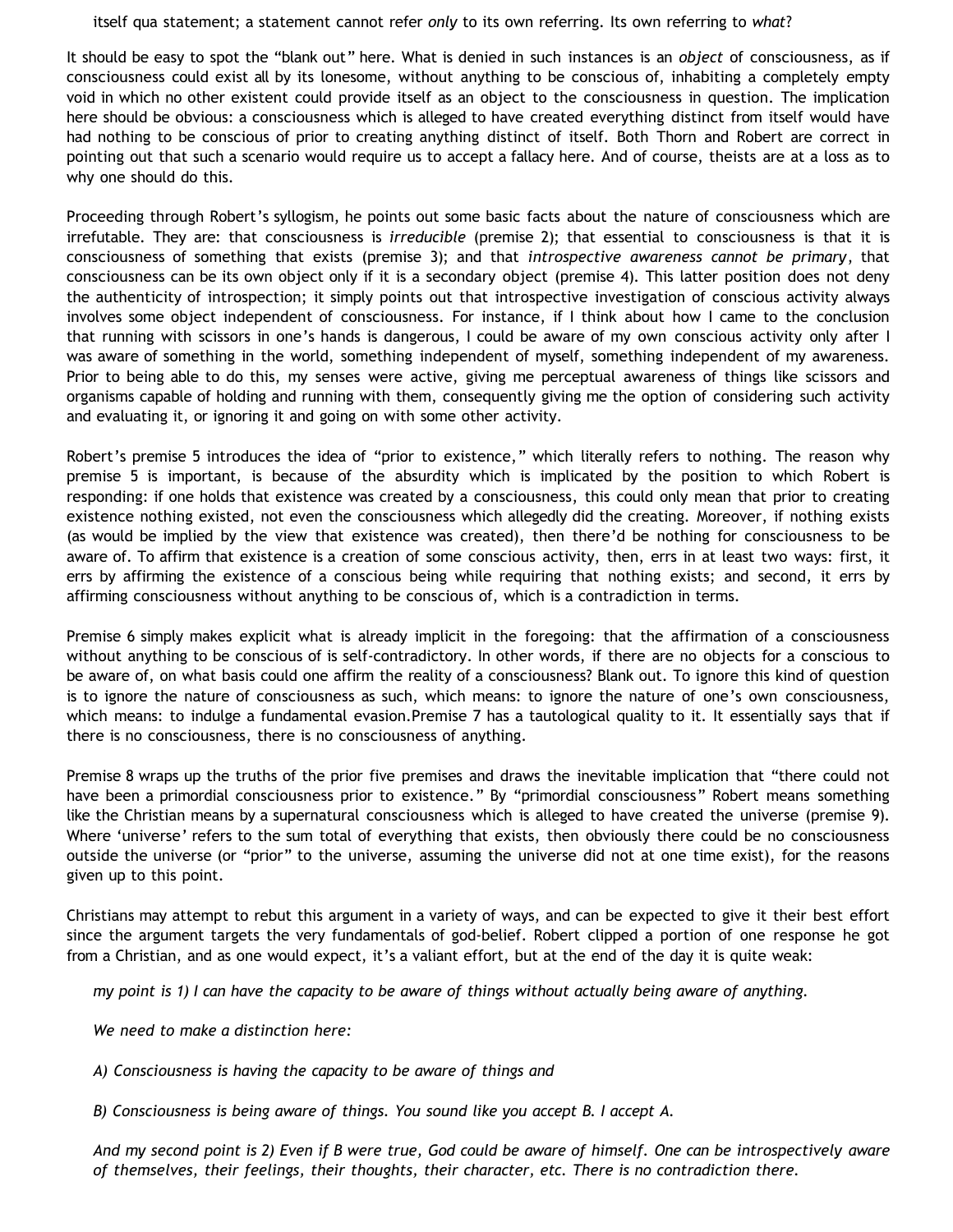*And my third point 3) Even if B were true, God the Father could be aware of God the Son. ...snip...*

Robert then asked me to comment on how one might best respond to the Christian's points here.

When engaging mystics like the Christian whom Robert engaged, one may find it helpful to focus on the issue by refining the terminology. Thinkers untutored in Objectivism are frequently confused by the sheer breadth of concepts like 'consciousness' and 'existence'. The issue of metaphysical primacy pertains specifically to the relationship between the subject of consciousness and any object(s) that it perceives, observes or considers. I've observed even institutional philosophers (e.g., Parrish, Toner, etc.) get tripped up on this point; the sheer breadth of these concepts seems to lend themselves to a wide variety of interpretations, many of which are not at all what Objectivism has in mind. While the statement "existence exists independent of consciousness" is certainly true as Objectivism understands it, non-Objectivists tend to be lost by it, and I think this is the case not only because non-Objectivists are not in the habit of thinking in terms of essentials (just look at what passes as definitions in their views), but also because these concepts are so wide ('existence' of course being the widest of all concepts). Consequently, what is typically missed by non-Objectivists who participate in such discussions is the question of the relationship between the subject of awareness and the object of awareness. It is this distinction – between the subject and the objects of consciousness – and the relationship between the two, which need to be brought to the surface, for it is precisely here where Christians and other mystics depart from reality. In his comment, Robert referenced Anton Thorn's essay [The Issue of Metaphysical Primacy](http://www.geocities.com/Athens/Sparta/1019/AFE/Metaphysical_Primacy.htm), which is a good place to start for those who are interested in expanding their understanding of this fundamental topic.

Robert's Christian interlocutor seems to have the desire to make the debate revolve around whether consciousness is best conceived as "having the capacity to be aware of things" or as "being aware of things." He seems oblivious to the fact that by introducing this distinction he accomplishes nothing more than delaying the inevitable. For one, the statement that "consciousness is *having* the capacity to be aware of things" would make more sense on a non-supernaturalistic viewpoint. What possesses "the capacity to be aware of things" if not certain biological organisms? And by what means do they have such capacity if not by a central nervous system, a brain, sensory organs, etc.? This would tend to rule out a so-called "immaterial" or "non-physical" being from possessing the capacity denoted here, because on this view consciousness is a capacity of an entity, not an entity in its own right (and I agree: consciousness is an *attribute* of an entity, not an independently existing entity). Perhaps what the Christian meant here was that consciousness *is* "the capacity to be aware of things," which is at least slightly less problematic for his position, but it is still very much compatible with the Objectivist view. This would seem to have in mind generally the ability to be aware of things. One could say in this respect that mammals are conscious organisms, i.e., they have the ability to be aware of things.

But even then (here comes the inevitable part), when this ability is exercised, it is still awareness *of things*, i.e., *of objects*, and thus a relationship between consciousness and its objects pertains, and it is this relationship, specifically the orientation of this relationship, which the issue of metaphysical primacy isolates and identifies. Objectively speaking, one would not affirm the ability to be aware and qualify this as the ability to be aware of *nothing*, just as, again objectively speaking, one would not affirm that one is aware but is aware of nothing. When a conscious being is aware, it is always aware of *something*, of *some object(s)*. If the Christian disputes this (and many whom I've encountered have), and affirm that consciousness could very well be awareness of nothing (or the capacity to be aware of nothing), this would render consciousness on such an account completely inert and contentless. Even as a capacity, it would be of no consequence whatsoever. So the distinction which the Christian introduces here gains him nothing, and strikes me as a blatant red herring. From what Robert quoted from his exchange, the Christian doesn't even offer any argument for the alternative he prefers.

When the Christian says "I can have the capacity to be aware of things without actually being aware of anything," what could he be describing if not simply a state of unconscious? When we are asleep, for instance, we still have the *ability* or *capacity* to be aware (because we are still alive and our sensory organs, nervous system and brain are still intact), but that ability or capacity is not being exercised. The Christian apparently thinks this point is key to evading Robert's argument. But what does it gain him? He's simply ducking for cover at this point.

The Christian then announces that, even if consciousness is awareness of things (i.e., of objects), then "God could be aware of himself." By this I take him to mean that his god "could be aware of himself" if there's nothing else to be aware of, since the context here is the question of what objects a creator-god, as a conscious being, could have in its awareness prior to creating anything distinct from itself (since every existent distinct from the Christian god is said to have been created by that same god, and it was allegedly conscious prior to creating anything distinct from itself).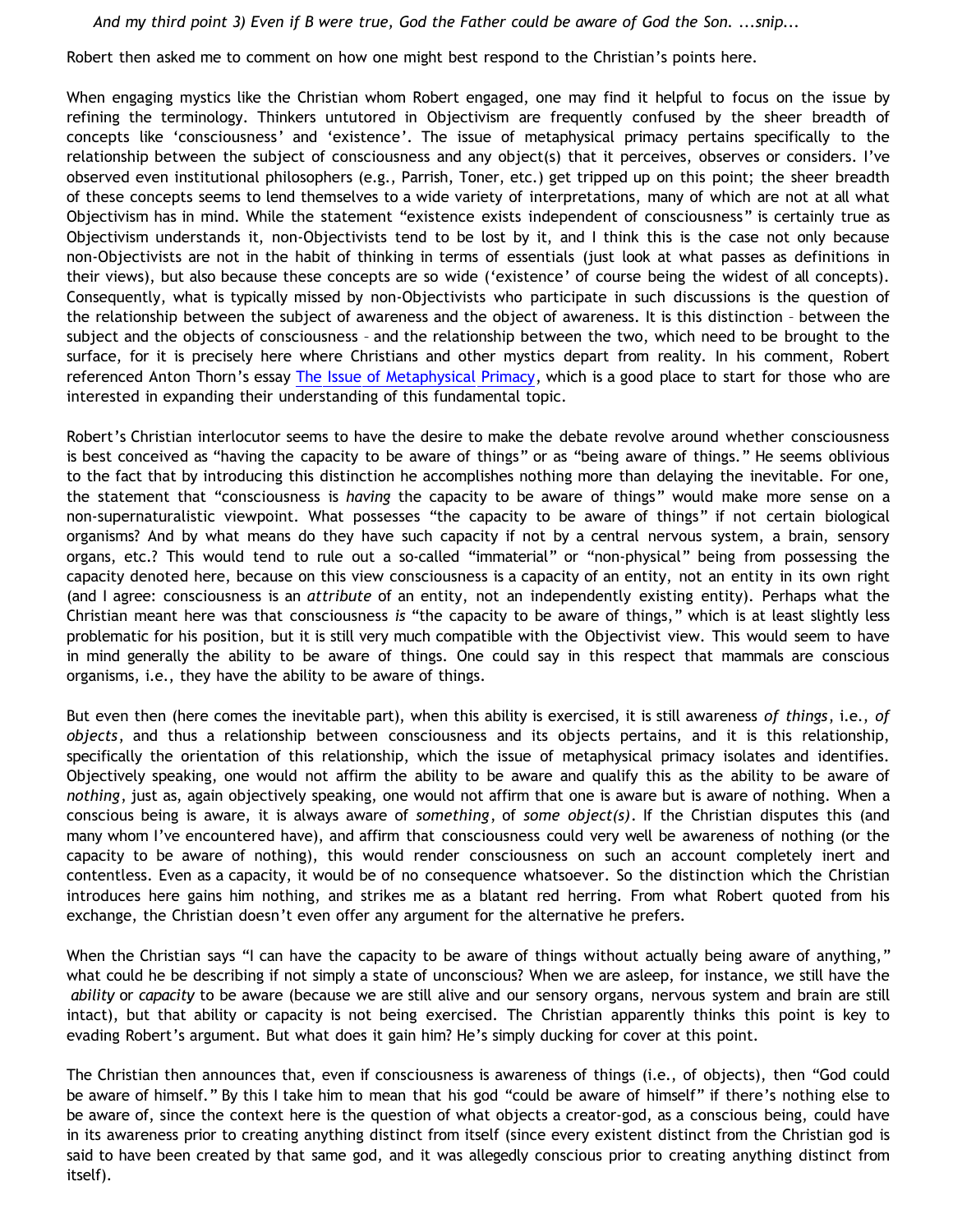The notion of being aware of oneself at the exclusion of anything else, strikes me as utterly fantastic and nonsensical, as a debating point thrown out simply to be contrary or salvage an otherwise untenable position. To say, for instance, that the Christian god, prior to creating any objects distinct from itself, was yet conscious of itself (and thereby conscious only of itself), is to concede that it was not conscious of anything else. The Christian backs himself into a corner by his own dogmatic stipulations. Not only does this acknowledge, albeit in roundabout fashion, that it does not make sense to speak of consciousness without anything to be conscious of, that the subject does in fact require an object.

But when the Christian god is said to be conscious of itself in this respect, prior to creating anything distinct from itself, existing all alone in an utterly empty void, what exactly is it conscious of? Again, we have what in human beings amounts to secondary conscious (introspection, awareness directed inward into its own operations), treated as if it were sufficient as primary consciousness. What exactly serves as the object of consciousness in this case? The Christian may say that his god's *thoughts* are its objects. But again, as we saw above, this simply delays the inevitable: *thoughts of what?* The Christian may say his god's thoughts are thoughts of what it plans to do. Plans to do about what? Round and round and round we go, without the Christian ever making good on the subject-object relationship.

Incidentally, to affirm that, prior to "the beginning" which the Genesis account references, the Christian god was aware only of itself and of nothing else (for there were no other objects yet to be aware of), simply confirms the point that it has no independent standard (something Christian apologists seem willing to affirm), which can only mean that its subjective whim prevails over all else. To call such a being "rational" and its decrees "objective" would commit the fallacy of the stolen concept, because both concepts are premised on the primacy of existence (i.e., of objects which exist independent of consciousness), and yet are applied in a context whose stipulations prohibit all legitimate objectivity whatsoever.

There is also the issue of epistemology which should not be overlooked or discounted. When the believer makes claims like "God the Father could be aware of God the Son," by what means of knowledge could anyone know this to be the case? How does this kind of statement refer to reality? To understand such claims as legitimate knowledge of reality, we would need to understand how it reduces to the perceptual level, which is where our awareness of reality begins. (Those who deny that knowledge of reality begins at the perceptual level of awareness are simply announcing that whatever it is they call knowledge, it is not knowledge of reality.) If claims like "God the Father could be aware of God the Son" are admitted to have any basis in perception, the Christian has no recourse but to appeal to the storybook of the bible as the source of this so-called knowledge. And as we know from reading any storybook, the content of such sources simply excites and inspires the imagination, and what is imagined on the basis of reading stories like those found in the bible, or *The Wizard of Oz*, or *Alice in Wonderland*, can seem real to the reader if his energy is invested in the hope that what he is imagining is real. Social pressure and repetition are of course very effective here, which is why church attendance is so highly stressed in most Christian circles.

In my blog [The Axioms and the Primacy of Existence](http://bahnsenburner.blogspot.com/2006/12/axioms-and-primacy-of-existence.html), one of my major points was that our epistemology needs to be compatible with the primacy of existence, since the truth of the primacy of existence is undeniable in human cognition. Believers are often found saying things like "God is real even if you don't believe in Him" or "God's existence is true no matter who denies it." Notice how these statements attempt to make use of the primacy of existence principle, how they borrow from the fundamentals of a worldview fundamentally opposed to the one they 're intended to defend. They are essentially saying that something is the case (in this case, "God's existence") independent of anyone's conscious activity – e.g., whether anyone knows it, believes it, wishes otherwise, is disturbed by it, etc. How often do we hear people saying "wishing doesn't make it so"? I've seen even believers making this statement, a statement whose truth can be rightly taken for granted precisely because existence exists independent of consciousness, because of the primacy of objects in the subject-object relationship. Ask the believer who insists that you submit to his indoctrination, whether he thinks his god exists because he *wants* it to exist. He will likely insist that this is not what he has in mind. So even here, he seems implicitly willing, at this point of the conversation anyway, to conform his epistemology to the truth of the primacy of existence principle, even though he has no explicit understanding of this principle. As the discussion proceeds and it turns out that he appeals to divine revelation and the god he claims is real is said to have all kinds of magical powers of consciousness that we nowhere find in nature, we are essentially observing how quickly he abandons the principle which moments before he was invoking. I'm reminded of James 1:8 where it characterizes the "double-minded man" as being " unstable in all he does." Just as the believer is encouraged to put his treasure on the other side of death, he also reserves for himself the permission to draw from that imaginary source and call it knowledge. What in fact he is doing is mistaking the imaginary for the real, and abandoning the primacy of existence principle is crucial to such pretense. For the Christian, the primacy of existence principle is true one minute, but happily jettisoned the next. And typically, the believer himself does not recognize this.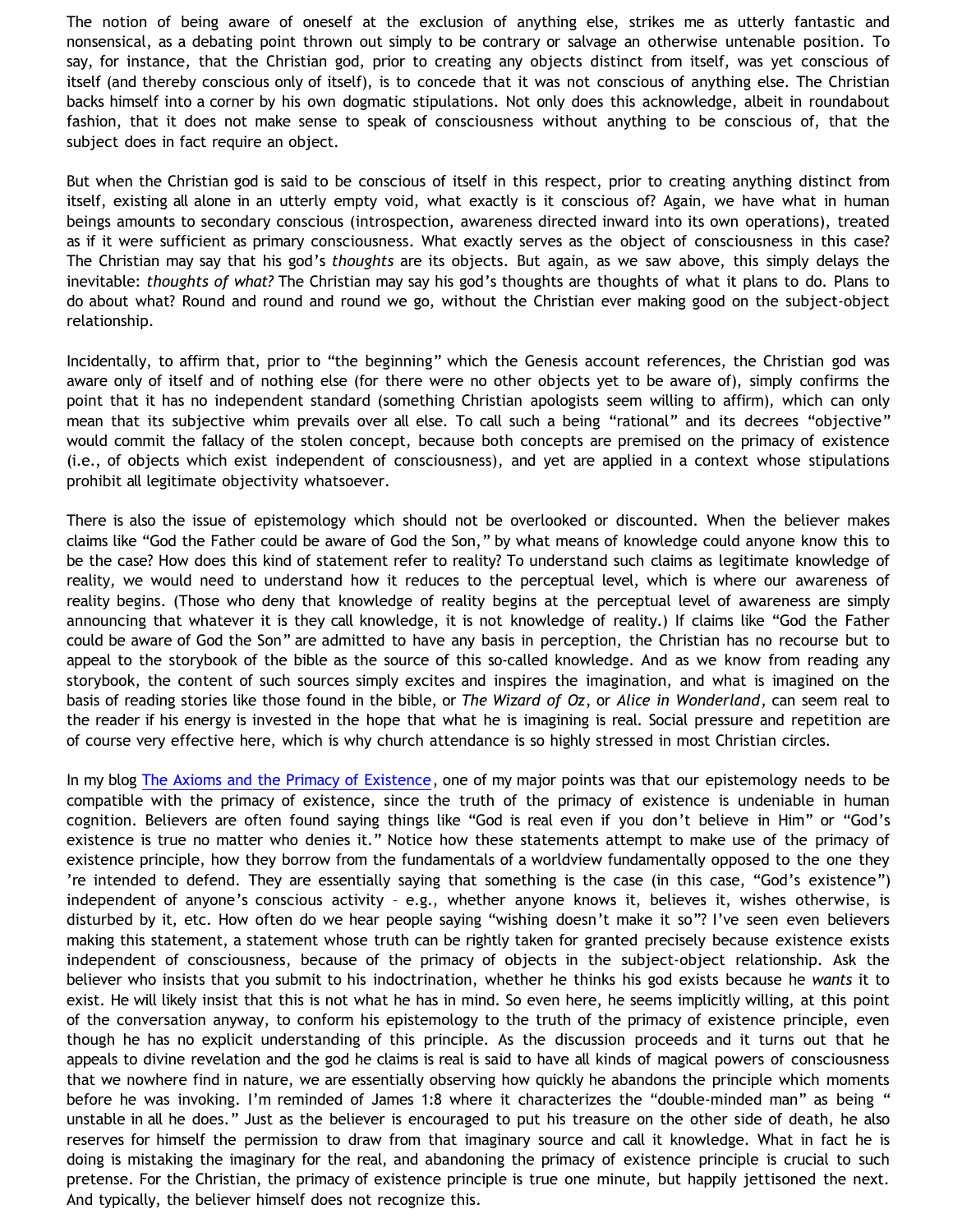by Dawson Bethrick

Labels: [Metaphysics,](http://bahnsenburner.blogspot.com/search/label/Metaphysics) [Primacy of Existence](http://bahnsenburner.blogspot.com/search/label/Primacy%20of%20Existence)

*posted by Bahnsen Burner at [10:00 AM](http://bahnsenburner.blogspot.com/2008/06/dodging-subject-object-relationship.html)*

## **2 Comments:**

Robert B said...

Hello Dawson: I apologize for the tardiness of this reply.

I had an epiphany regarding the primacy of consciousness fallacy. Rene Descartes famed "Cogito ergo sum" ("I think, therefore I am") is false. One cannot go from the premise "I think." To the conclusion "I am." Descartes needed an additional premise, ""Whatever has the property of thinking, exists." But the method of doubt rejects the additional premise. It can be argued that the first premise, "I think", presupposes as an enthymeme, the proffered premise. The method of doubt, however, assumes that thinking is a property of the mediator. This contradiction renders the "Cogito" fallacious. But it does raise an interesting point relative to the atheist-theist debate regarding the primacy of consciousness fallacy.

When it is pointed out to the believer that consciousness presupposes an enthymeme that existence exists and that consciousness is awareness of existence, they reply that their God existed as pure consciousness aware only of itself prior to the alleged first creative act. This is the primacy of consciousness fallacy and is deeply rooted in several other errors that results in the epistemological reversal of the subject of thought-object of thought relationship. In considering the enabling of the subject-object reversal, it is instructive to examine the related fallacies and theistic claim at issue.

Expressed as a modus ponens syllogism, the Principle of Instantiation reads thus.

If X is instantiated, then X exists with properties. X is instantiated. X exists with properties

In order to claim that its God could have existed as a consciousness alone that was conscious of only itself, theism makes the following modus ponens argument.

If G thinks, then G exists with properties. G thinks. G exists with properties.

This argument is very much like the Principle of Instantiation and can be derived by substituting "X is instantiated" with "G thinks". The key here is for theist to validate the substitution.

In the "Affirming the Consequent" fallacy the argument is of the form "P implies Q, Q is true, therefore P is true." In notation:

If P then Q Q Therefore P.

In order to feel secure towards a subject-object reversal, theism must validate the above mentioned perversion of the Principle of Instantiation. To do this it starts by presupposing an "Affirming the Consequent" to the effect:

If thinking obtains, then whatever thinks exists, Whatever thinks exists. Thinking obtains.

This fallacy is packaged with the question begging ad hoc assertion that "God exists." into a presupposed